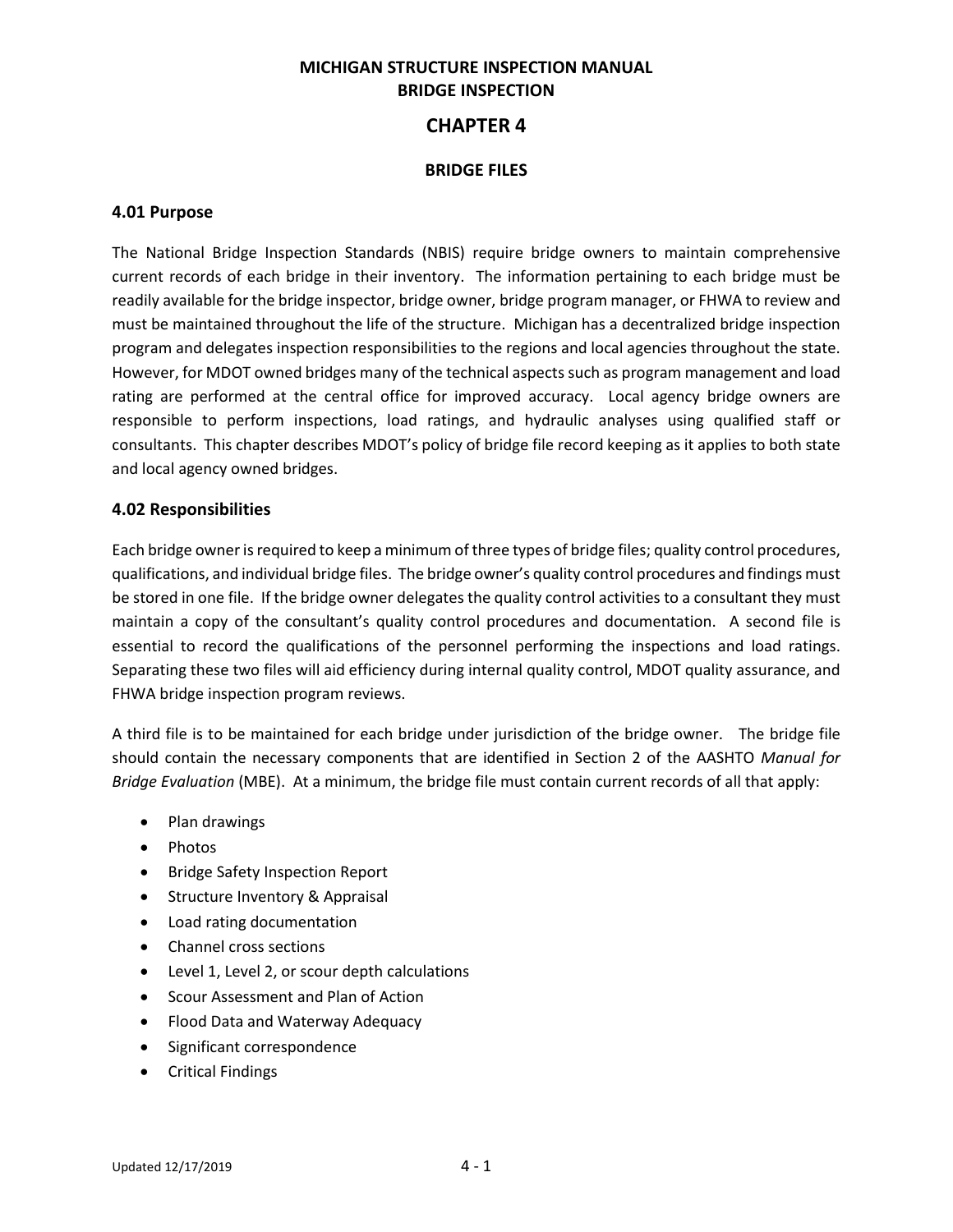MDOT regions and local agencies must work diligently to maintain and store all bridge information such as original construction documents, work history, photos, and other pertinent data so it may be evaluated when needed. Region and local agency bridge owners are required to utilize the MiBRIDGE web based application to effectively improve public safety, manage infrastructure assets, and retain inventory data. Specifically, the MiBRIDGE web application allows the user to update SI&A coding, inspection reports, load rating information, scour action plans, work recommendations, and Request for Action reports. In addition, the MiBRIDGE document storage feature allows plan drawings, scour evaluations, stream bed cross-sections, photos and other relevant files to be saved within the application.

### **4.03 Inspection Reports**

All of the following types of inspection reports shall be retained as applicable for each bridge:

- Bridge Safety Inspection Report
- Culvert Safety Inspection Report
- Fracture Critical Safety Inspection Report
- Fatigue Sensitive Inspection Report
- Bridge Diving Inspection Report
- Other Special Inspection Report
- Damage Inspection Report

### **4.04 Construction and Maintenance Documents**

For MDOT bridges, the plans and specifications used to construct or rehabilitate a bridge are located at the TSC that administered the project until the Financial Operations Division final accounting date. Afterward, the information is stored at the Michigan Department of History, Arts, and Libraries and accessible by contacting the MDOT's Records Management Coordinator. Due to the space requirements for construction files it is impractical to house them with each bridge owner. As built drawings for MDOT owned bridges, including any modifications to a bridge initiated under contract, are located in the ProjectWise database. Important structural details such as fatigue prone details should be included in the bridge file. The bridge owner is required to understand where the information is located in the database. Local agencies are required to retain all bridge records in the file. Plans for each structure may be stored electronically, a copy of the disc or other storage media may be kept with the inspection reports, but a backup copy off site is suggested. In the event that plans do not exist the agency must prepare sketches that includes general characteristics and dimensions for the structure with detailed information provided for load path members.

For MDOT Bridges the documents available at the Records Management Office encompass pertinent information that was collected during the construction stage which includes:

- Concrete mix designs, test results, and quality control plan
- Tested stock reports
- Pile charts provided by the Geotechnical Section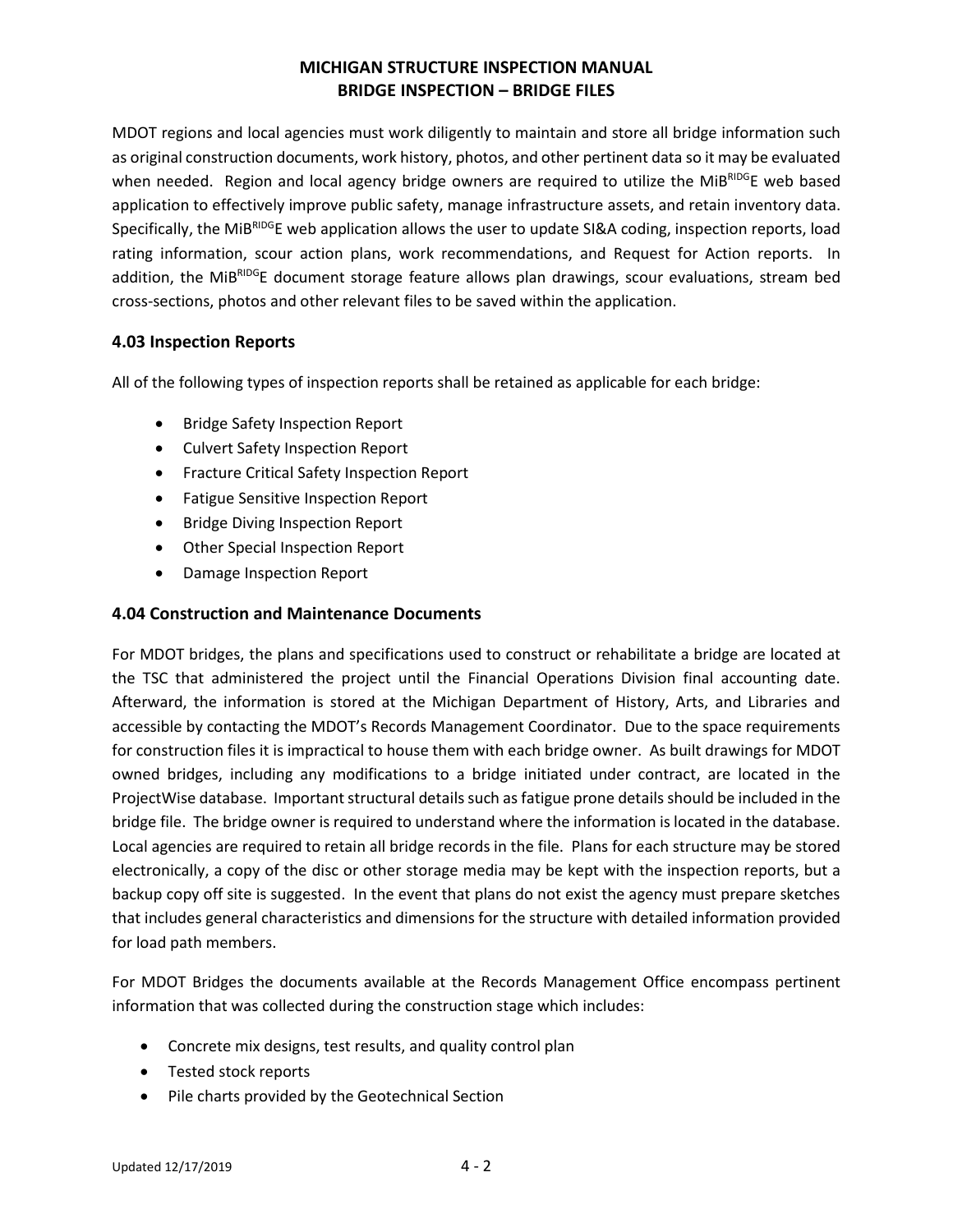- Contract work orders initiated by the Construction Engineer
- Shop inspection of structural steel
- Structure foundation inspection
- Coating information and federal color documentation
- As-built files documenting changes to the original contract drawings

The information is organized according to the construction project records list and retained as specified in Bureau of Highway Instructional Memorandum 2008-09. MDOT is beginning to store all construction documentation in the ProjectWise database which will aid organization, improve access, and assist the bridge inspector during future inspections.

General and specific routine and preventive maintenance actions should be collected by each bridge owner to varying degrees of detail. The MiBRIDGE application has been modified to collect maintenance activities such as the work performed, materials utilized, and effort expended. Bridge owners should track maintenance activities for each bridge and be able to report the work during quality assurance reviews.

### **4.05 Significant Correspondence**

All important correspondence since the inventory inspection is to be retained in the bridge file. The bridge inspector must have access to relevant correspondence to aid the inspection and understand any previous concerns so they may be reviewed in the field. At a minimum, correspondence should be included anytime there are requests for:

- Load analysis
- Critical Findings
- Emergency repairs
- Other Special Inspections
- Damage Inspections
- In-Depth Inspections
- Structural monitoring
- Scour evaluations
- Requests for Action
- Maintenance work requests

#### **4.06 Photographs**

The photographs recorded during an inspection are to be stored in the bridge file or electronically. A description should be provided beneath each photo, or a photo log must be included in the file. Photographs allow those unfamiliar with a structure to determine the rate of deterioration and any followup maintenance actions that may be needed. Each bridge file must contain photographs that include:

- A transverse view of the deck
- An elevation that includes any under clearance signs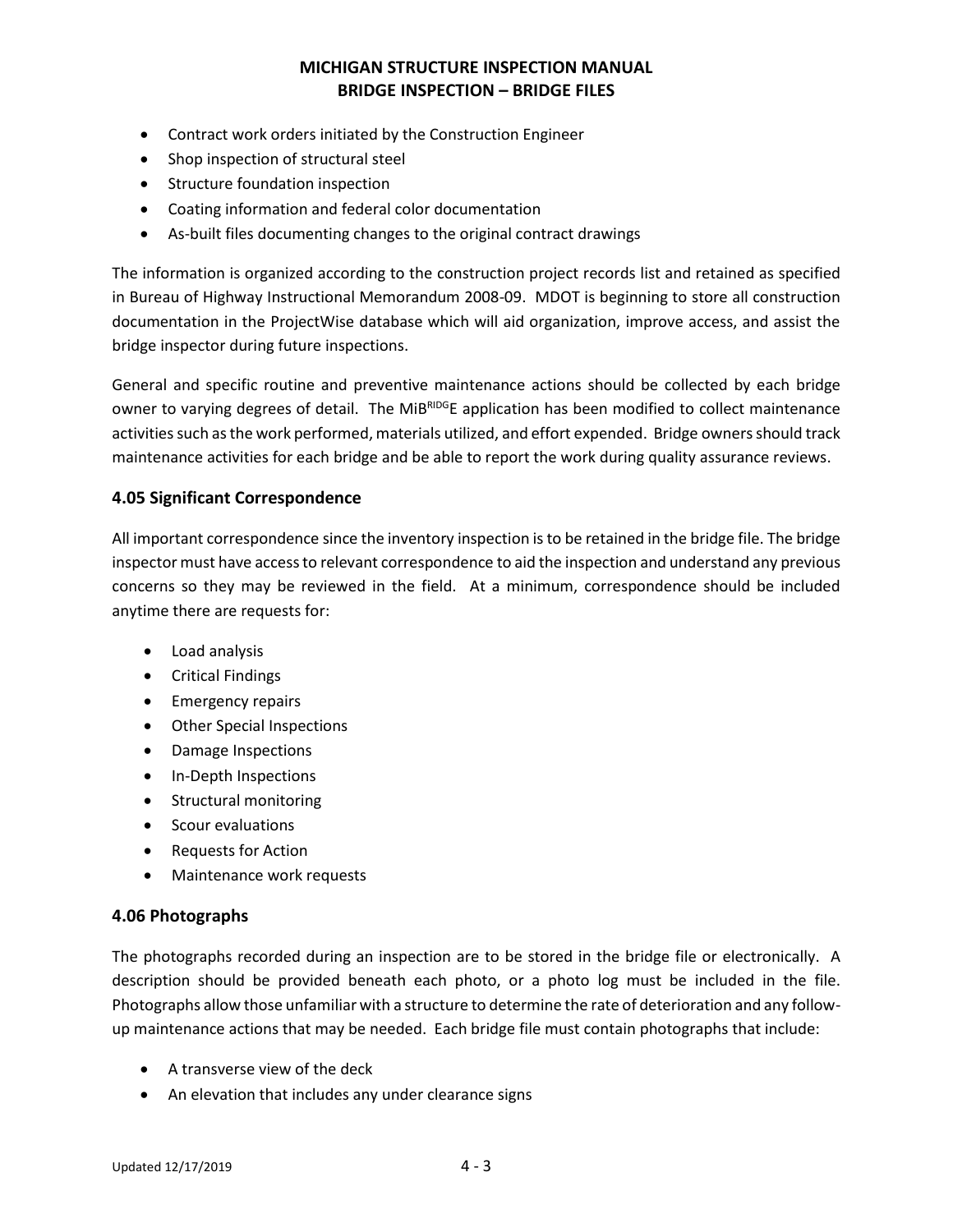- Any utilities that are attached to the structure
- Deterioration of structural and safety elements
- All load posting and advance warning signs

#### **4.07 Accident Records**

The bridge owner must maintain information collected from an accident that damaged a bridge which includes the following:

- Crash report
- Completed Request for Action reports
- Damage Inspection Report
- Costs for any necessary repairs

### **4.08 Rating Records, Posting, and Permit Loads**

The bridge inspector is responsible for verifying if the bridge must be posted and the required load posting by reviewing Items 41 and 141 during each inspection. The Load Rating Unit is responsible for performing the load rating and retaining the calculations for MDOT owned bridges. The MDOT Commercial Vehicle Transport Section issues permits for oversize and/or overweight vehicles on federal and state roadways.

The local agency bridge owner is responsible for assigning the load rating and ensuring the information is in the bridge file. When a consultant is hired to perform the load rating the bridge owner shall verify that the bridge analysis assumption and summary forms are complete and retain copies of all data used for the rating. Each county or city is responsible for issuing overweight permits on local streets. The following must be retained in the bridge file:

- Bridge Analysis Assumption form
- Bridge Analysis Summary form
- Calculations
- Computer files
- Any additional information necessary to perform the rating

#### **4.09 Waterway Data**

All structures over water require a level one scour analysis, level two scour analysis, or scour depth calculations to determine the scour susceptibility of the foundations. For MDOT structures, the Hydraulics Section prepares the worksheets in Appendix 6 of the Drainage Manual and retains the information. Local agency bridge owners must perform the analysis or secure a consultant to provide the information and ensure the results are in the bridge file. The level one scour analysis, level two scour analysis, or scour depth calculations must be uploaded to MiBRIDGE for each structure over water.

The bridge owner is also responsible for accurate coding of Item 113 and developing a complete plan of action for all scour critical bridges that is recorded in the bridge file. Stream bed cross-sections should be